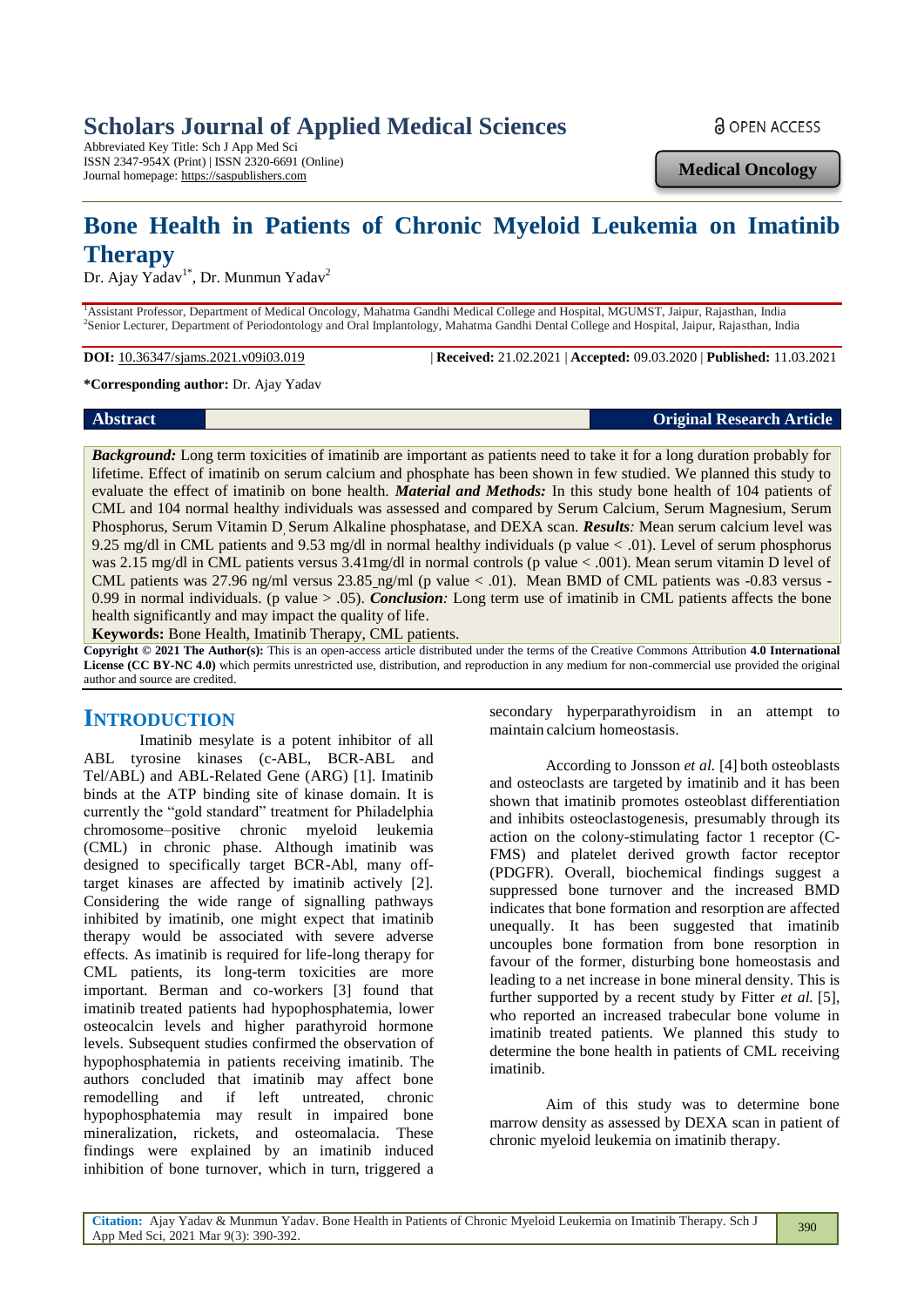Bone health markers (serum calcium, phosphorus and vitamin  $D_3$  level) in patient of chronic myeloid leukemia on imatinib therapy.

### **MATERIAL AND METHODS**

This was a hospital based observational study. Study was conducted on 104 patients of chronic myeloid leukaemia who were on imatinib for at least last one year and controls were 104 normal healthy subjects. Cases were taken from patients of CML attending Leukaemia Lymphoma Clinic at Birla Cancer Centre, Medical OPD and wards SMS Hospital, Jaipur and controls were healthy individuals taken from general population. Patients gave their informed consent and local ethical committee approved the protocol. Patients with a known parathyroid disorder, active thyroid disorder, and any renal disease were excluded. Patients taking oral calcium and vitamin D supplements or taking oral or intravenous steroids, calcitonin, any selective oestrogen modulating agent such as tamoxifen or raloxifene were also excluded.

Study size is estimated at 80% power of study and alfa error 0.05 assuming standard deviation of bone marrow density as  $0.1 \text{ gm/cm}^2$  and minimum difference to be calculated of  $0.05$  gm/cm<sup>2</sup>. Sample size thus obtained comes to 64 in each group.

These patients underwent complete clinical assessment and investigations including haemoglobin, total leucocyte count, platelet count, ESR, Serum Calcium, Serum Magnesium, Serum Phosphorus, Serum Vitamin D, Serum Alkaline phosphatase, Thyroid Profile  $(T_3/T_4$  TSH), DEXA Scan.

#### **RESULTS**

Mean age of 104 cases of CML was  $33.72 +$ 12.82 years while mean age of 104 normal healthy subjects was  $33.73 \pm 12.78$  years. Out of 104 cases of CML 64 were males and 40 were females while out of 104 normal healthy subjects 64 were males and 40 were females. Mean serum calcium level 104 patients of CML was  $9.25 + 0.71$  mg/dl. Mean serum calcium of normal healthy individuals was  $9.53 + 0.64$  mg/dl. This difference was statistically significant (p value  $<$  .01). Mean serum phosphorus of cases was  $2.15 + 0.29$ mg/dl. Mean serum phosphorus of normal healthy individuals was  $3.41 + 0.52$  mg/dl. This difference was statistically highly significant (p value  $< .001$ ). Mean serum vitamin D of 104 CML patients was  $27.96\pm10.86$ ng/ml. Mean serum vitamin D of normal healthy individuals was  $23.85 + 8.13$ ng/ml. This difference was statistically significant (p value  $< .01$ ). Mean BMD of cases was -0.83+1.38. Mean BMD of normal healthy individuals was  $-0.99 \pm 1.78$ . This difference was statistically nonsignificant (p value > .05). Mean serum magnesium of cases was 2.84+0.70 mg/dl. Mean serum magnesium of normal healthy individuals was

 $2.19\pm0.26$  mg/dl. This difference was statistically highly significant (p value  $< .001$ ).

## **DISCUSSION**

Many efforts have been made to study the effect of imatinib on bone and mineral metabolism. A principal study was conducted by Berman *et al.*[6]. Berman *et al.* first demonstrated that serum level of osteoclast marker N-teloopeptide of collagen crosslinks (NTX) were decreased in imatinib treated CML and GIST patients, relative to healthy controls [6]. O'Sullivan *et al.* [7] prospectively studied biochemical indexes of calcium metabolism in blood and urine samples obtained after an overnight fast from nine patients (six men and three women, with a mean  $[\pm SD]$ ) age of 46±10 years) who had the *BCR-ABL* mutation and were starting imatinib therapy (at a dose of 400 mg daily) for chronic myeloid leukemia. These changes in bone turnover were accompanied by a reduced serum calcium level, secondary hyperparathyroidism, phosphaturia, and a reduced serum phosphate level. Jönsson *et al.* [8] found that imatinib treated CML patients had significantly higher BMD of the lumbar spine  $(+12%)$  and total hip bone  $(+12%)$  compared with controls.

The present study was conducted on 104 patients of chronic myeloid leukaemia and 104 normal healthy subjects. These patients underwent complete clinical assessment and bone health was assessed by Serum Calcium, Serum Magnesium, Serum Phosphorus, Serum Vitamin D, Serum Alkaline phosphatase, Thyroid Profile (T<sub>3</sub>/ T<sub>4/</sub> TSH), DEXA Scan.

In this study both the arms were well balanced according to age and sex. Healthy individuals having disease or drugs affecting bone density were excluded. In this study mean serum calcium level 104 patients of CML was  $9.25 + 0.71$  mg/dl. Range of serum calcium was 7-10.4 mg/dl. Mean serum calcium of normal healthy individuals was 9.53  $\pm$  0.64 mg/dl. This difference in serum calcium of cases and normal healthy individuals was found to be statistically significant (p value  $< .01$ )

Serum vitamin D of 104 CML patients was 27.96+10.86 ng/ml. Mean serum vitamin D of normal healthy individuals was 23.85+8.13ng/ml. This difference in serum vitamin D of cases and normal healthy individuals was found to be statistically significant (p value  $< .01$ ).

In this study mean BMD of cases was -0.83 with standard deviation 1.38. Mean BMD of normal healthy individuals was -0.99 with standard deviation 1.78. This difference in serum BMD of cases and normal healthy individuals was found to be statistically non-significant (p value  $> .05$ ).